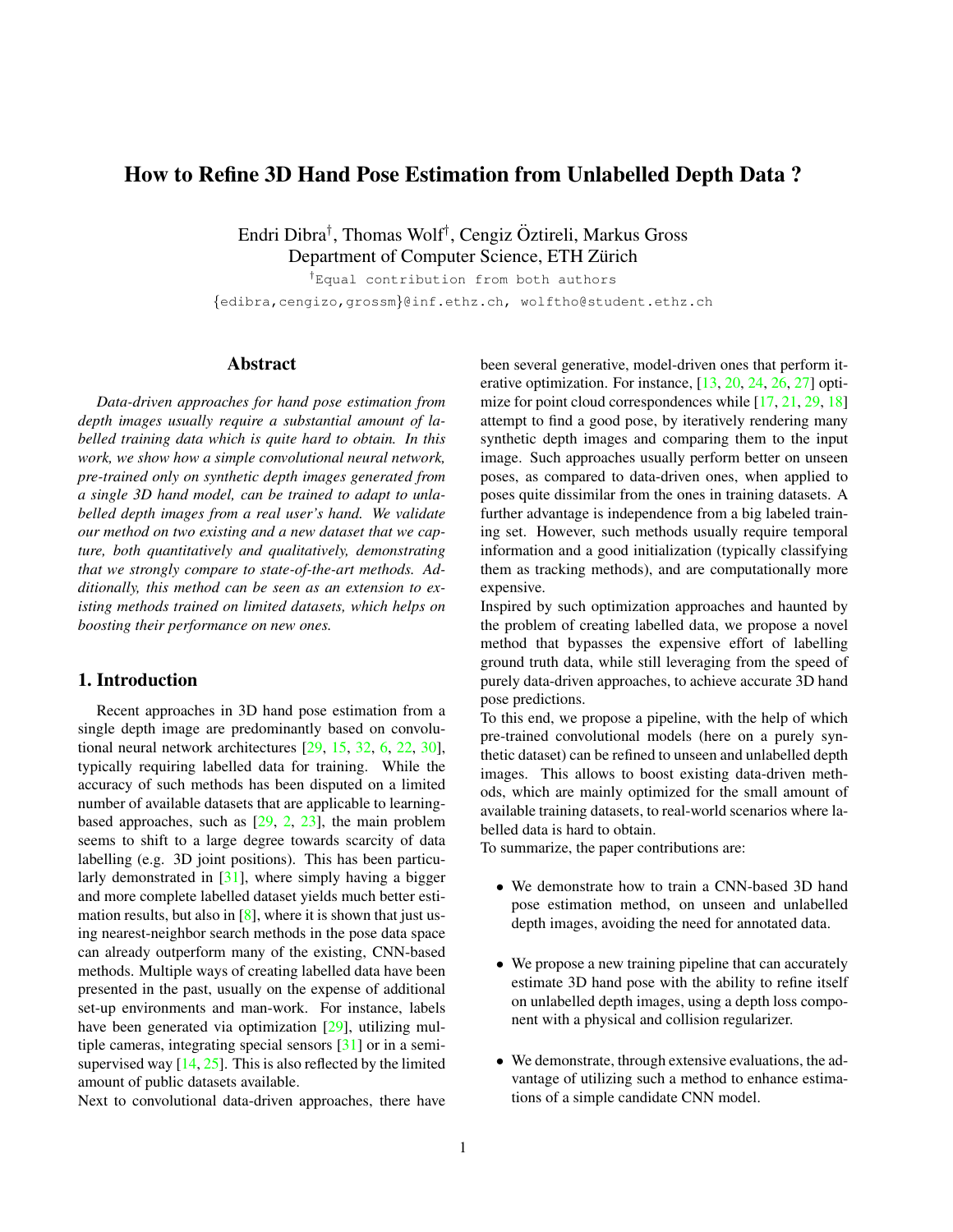<span id="page-1-1"></span>

<span id="page-1-0"></span>Figure 1. Overview of the training pipeline. Given a depth image as input, a base CNN model predicts the hand pose  $\theta$ . Given  $\theta$ , we calculate a loss consisting of a collision, physical and depth component. During training, we update the weights of the base model, as well as P, a point cloud that represents the hand shape and gets iteratively updated to the real one. Since we can calculate the loss using only the input image,  $\theta$  and  $P$ , our model can be trained without labelled data.

# 2. Related work

Generative, Optimization-Based Approaches. Many methods in this category utilize gradient-based optimization approaches and attempt to solve an iterative closest point (ICP) problem. In this context, Melax *et al*. [\[13\]](#page-8-8) formulate the hand optimization as a constrained rigid body problem. Schroder *et al.* [\[20\]](#page-8-9) suggest optimizing in a reduced parameter space and Tagliasacchi *et al*. [\[24\]](#page-8-10) combine previous results, to show that ICP in combination with temporal, collision, kinematic and data-driven terms can be utilized to track with high robustness and accuracy. Following up on this, Sharp *et al*. [\[21\]](#page-8-14) enhance this approach utilizing a smooth model and Tkach *et al*. [\[27\]](#page-8-12) present a new hand model based on sphere meshes.

A non-gradient, particle swarm optimization (PSO) approach has been suggested by Oikonomidis *et al*. [\[17\]](#page-8-13), minimizing "the discrepancy between the appearance and 3D structure of hypothesized instances of a hand model and actual hand observations". This requires extensive rendering of an explicit hand model in various poses. Tompson *et al*. [\[29\]](#page-9-0) use an (offline) PSO based approach to find the ground truth for the NYU dataset [\[29\]](#page-9-0). Since PSO depends highly on a good initialization, Gian *et al*. [\[18\]](#page-8-15) increase its robustness by combining it with ICP, while Taylor *et al*. [\[26\]](#page-8-11) suggest minimizing a truncated L1 error norm between the synthesized and real depth image while also rendering a more realistic-looking mesh through linear blend skinning (LBS) [\[11\]](#page-8-16). In general, these techniques focus on tracking, requiring a good initialization or GPU implementations, while our method focuses on single depth image 3D pose estimation and can run real-time on CPU.

Discriminative, Data-Driven Approaches. Recently, many methods based on convolutional neural networks (CNNs) have been proposed. Oberweger *et al*. [\[15\]](#page-8-0) evaluate different CNN architectures and propose a pose prior by adding a bottleneck layer, showing that a projection to a reduced subspace before the final regression boosts the prediction performance. Zhou *et al*. [\[32\]](#page-9-1) propose a forward kinematic layer to create a loss function on the joint positions while predicting rotation angles of the joints. Using those angles, a physical loss is introduced, which penalizes angles outside a specified range, similar to what we do. Instead of directly using depth images as input, Ge *et al*. [\[6\]](#page-8-1) show that projecting the point cloud onto three orthogonal planes and feeding the projections into three different CNNs enhances the prediction performance. Deng *et al*. [\[3\]](#page-8-17) convert the depth map to a 3D volumetric representation first, and then feed it into a 3D CNN to produce the pose in 3D, requiring no further processing.

Hybrid Methods. Often, neural networks are used as an intermediate prediction step which requires optimization afterwards. Tompson *et al*. [\[29\]](#page-9-0) predict various key positions and optimize for the actual pose using inverse kinematics. Ye *et al*. [\[30\]](#page-9-2) combine a spatial attention mechanism and PSO in a cascaded and hierarchical way. Sinha *et al*. [\[22\]](#page-8-2) utilize a CNN to reduce the dimensionality of the depth input and optimize for the final pose via a matrix completion approach considering also temporal information. Oberweger *et al*. [\[16\]](#page-8-18) use a deep generative neural network to synthesize depth images, and a separate optimization network to iteratively correct the pose predicted by a third convolutional model.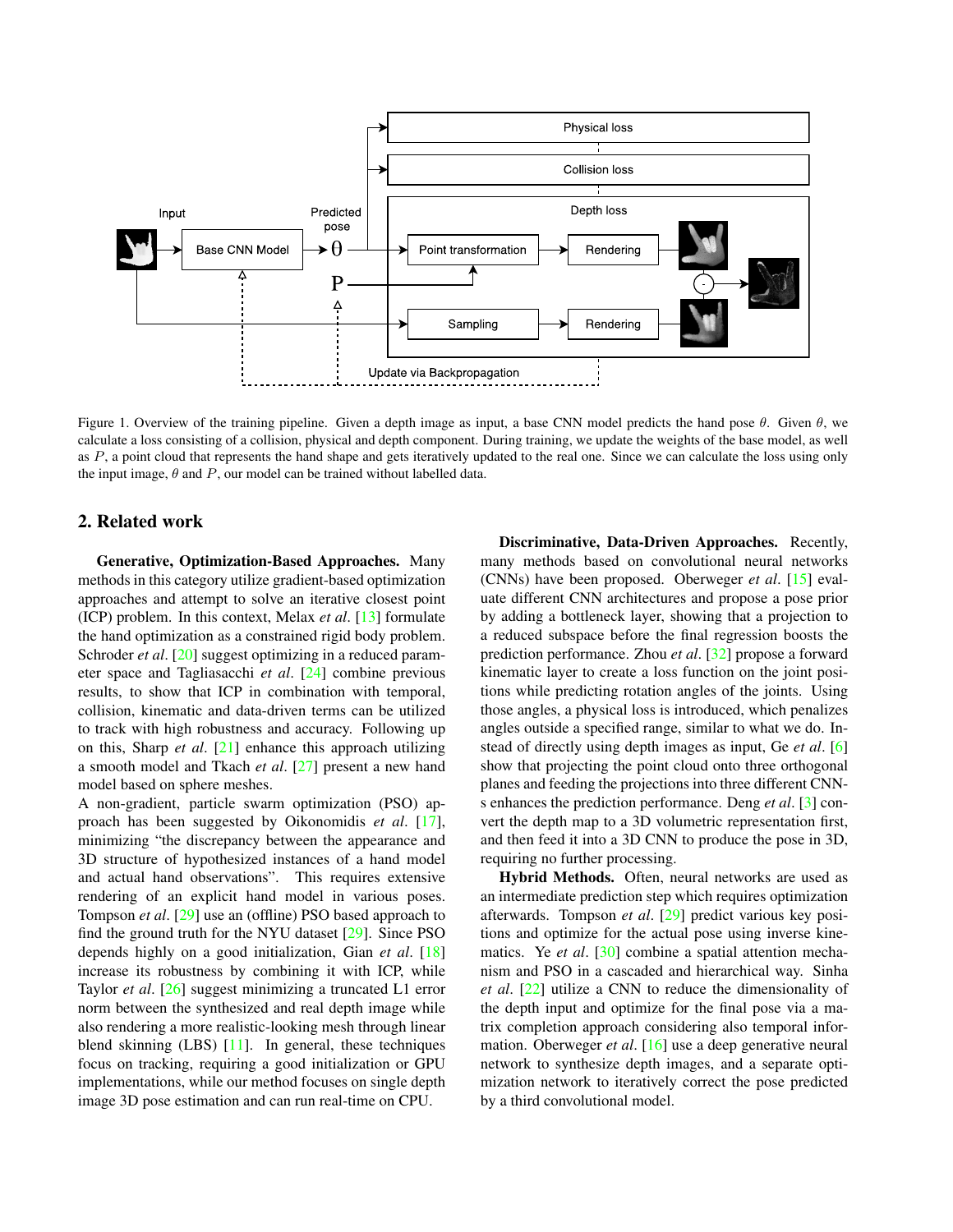<span id="page-2-2"></span>Similary in spirit to the PSO approaches, starting from a rigged 3D hand model, we synthesize depth images in order to compare to the input depth images. We, however, do not do this externally, but rather integrate it in a conventional gradient based learning architecture, similar to [\[12,](#page-8-19) [1\]](#page-8-20).

Our base CNN architecture initially predicts joint rotations from a base reference pose, similar to [\[32\]](#page-9-1). This allows us to completely reconstruct the articulated hand pose, whereas predicting just joint positions needs a further optimization step to do the same. Our method builds on top of [\[32\]](#page-9-1), since we also calculate a forward kinematic chain from the predicted pose and we also utilize a physical loss (Sec. [3.5\)](#page-4-0). However, we go a step further and do not minimize a loss on the joint positions but on the actual hand depth image, enabling us to adapt to unlabelled images.

At first glance our method might appear to be similar to the feedback loop proposed by Oberweger *et al*. [\[16\]](#page-8-18), but there are some important differences we want to emphasize to avoid confusion. Oberweger *et al*. [\[16\]](#page-8-18) synthesize depth images too, however such images are utilized to iteratively optimize a pose prediction during testing, whereas we optimize our base model during training only, by backpropagating errors on depth images. Our prediction employs only a single forward pass through the CNN. Furthermore, our method is completely independent of labelled real depth images, whereas [\[16\]](#page-8-18) highly depends on well labelled data to adapt to a dataset (*e.g*. training on ICVL fails because of annotation errors). Our method allows for simple endto-end training, but the method from [\[16\]](#page-8-18) requires to train three different neural networks. We will elaborate more on the differences between the state-of-the-art methods in the results section (Sec. [4.5\)](#page-6-0).

All in all, our method could be seen as a network extension to data-driven methods, in order to boost predictions by training at a minimal cost (from unlabelled depth data). Our goal thus, slightly differs from that of most of the abovementioned works, which mainly focus on maximising pose estimation accuracy on available datasets.

# 3. Method

#### 3.1. Overview

The overview of our method is depicted in Fig. [1.](#page-1-0) The main goal is to estimate the 3D hand pose, given a single depth image, utilizing an end-to-end CNN. Specifically we attempt to tackle cases, where the depth input data space does not necessarily represent the training space, due to e.g. variation in hand shape, pose space and sensor noise. We propose to achieve this by refining a base convolutional neural network on unlabelled depth images. The base model is an AlexNet-like [\[10\]](#page-8-21) architecture (Sec[.4\)](#page-4-1) and pretrained purely on synthetic data to provide a (rough) pose estimate  $\theta$ . To train on unlabelled data, we propose a combined loss function, containing a depth (Sec[.3.3\)](#page-2-0), collision (Sec[.3.4\)](#page-3-0) and a physical component (Sec[.3.5\)](#page-4-0), as shown in Eq[.1](#page-2-1) :

<span id="page-2-1"></span>
$$
\mathcal{L} = \mathcal{L}^{depth}(\theta, P) + \mathcal{L}^{\text{coll}}(\theta) + \mathcal{L}^{\text{phys}}(\theta)
$$
 (1)

where  $P$  is a point cloud representation and estimate of the hand shape in a neutral pose, that gets iteratively adapted to the real one during training.

The depth loss adapts the base model to reduce the L1 error norm between a synthesized depth image, generated through applying the prediction  $\theta$  to an updated pointcloud P of a rigged hand model, and a second synthesized depth image based only on the input depth image. The collision and physical loss can be thought as regularizers that penalize unnatural looking poses.

#### 3.2. Base CNN Model

We start by training a CNN model which can predict a pose  $\theta$  from a depth image D. To represent  $\theta$ , we adopt quaternions, however euler angles, rotation matrices or similar structures could possibly be utilized too. Without loss of generality, we chose our base network to be based on the AlexNet architecture [\[10\]](#page-8-21), similar to Zhou *et al*. [\[32\]](#page-9-1).

In order to initially train the network, we generate a lot of synthetic training data (Sec[.4\)](#page-4-1), consisting of pairs of depth images and poses in our format of  $\theta$ . The data is generated from a rigged 3D hand model, with 16 control joints, as depicted in Fig[.2](#page-3-1) (1). Given the depth images of the synthetic training data, we train the base model to minimize the mean squared error between the pose from our dataset and the predicted pose.

Our trained CNN based model could be replaced by any other model that can predict a pose given a depth image. The only constraint in this case, is that  $\theta$  must be informative enough to calculate a forward kinematic chain, yielding the exact information on how each joint transforms to the predicted pose (see Sec. [3.3.1\)](#page-3-2).

The base network is only supposed to give a rough initial prediction. The following components enable it to get refined by training with unlabelled data.

#### <span id="page-2-0"></span>3.3. Depth Component

In order to assess the prediction accuracy on unlabelled data, we opt at comparing the input depth image  $D$  to a synthesized depth image from our predicted pose  $\theta$  and a pointcloud  $P$  sampled from the hand model. Hence rendering and synthesis of depth images given  $\theta$  becomes a necessity, which we achieve by imitating the calculations of a common render application and utilizing linear blend skinning (LBS) [\[11\]](#page-8-16) to transform the points according to  $\theta$ .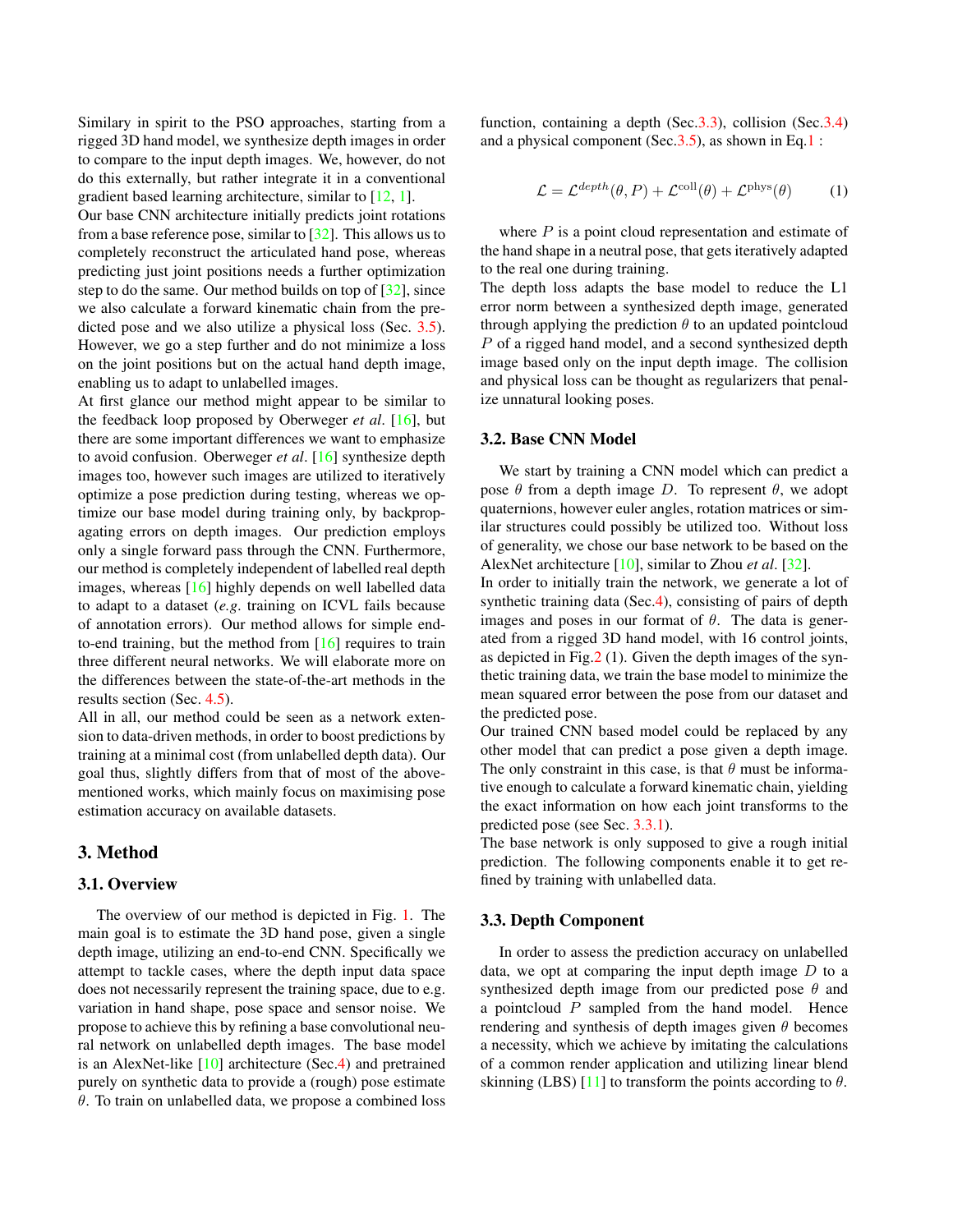<span id="page-3-4"></span>

<span id="page-3-1"></span>Figure 2. Overview of the different kinds of formats and hand images we process. From left to right we show (1) our rigged hand model with its 16 joints (2) the uniformly sampled point cloud  $P$  of the rigged mesh (3) a rendering after transforming  $P$  using the render component (Sec[.3.3.1\)](#page-3-2) (4) a typical noisy depth image input to the base CNN model. (5) a rendering of points sampled from (4). (6) the absolute difference between (3) and (5)

#### <span id="page-3-2"></span>3.3.1 Point Transformation

Forward Kinematics. The point transformation behaves similar to a render application. This includes the forward kinematic chain which yields for each joint the transformation matrix, transforming from the model space of a base pose into the model space of the skinned pose  $\theta$ . This is similar to [\[32\]](#page-9-1) which we refer to for details. Please note that this step is differentiable, since only matrix multiplications and trigonometric functions are required. We denote with  $M = [M_1, \ldots, M_m]$  those transformation matrices, where  $m$  is the number of joints used (see supplementary for details).

**Linear Blend Skinning.** In contrast to  $\left[32\right]$  though, we are not just transforming each joint position to its final position, but a larger set of points  $P = [p_1, \ldots, p_n]$ , where each point is associated with one or more joints. Let  $w_{i,j}$  be the weight which defines how much the point  $p_i$  is bound to the joint j. Linear blend skinning (LBS) [\[11\]](#page-8-16)  $f^{\text{skin}}(P, M)$  transforms each point by a linear combination of the matrices  $M_i$  according to its weights:

$$
\hat{p}_i := f_i^{\text{skin}}(P, M) = \sum_{j=1}^m w_{i,j} M_j p_i \tag{2}
$$

We note that this method is not just differentiable with respect to  $M$ , which is important to allow backpropagation to the base model, but also with respect to  $P$ . This allows us to relax the static hand model to a dynamic one, that gets updated during training to automatically adapt to the hand shape. Hence, the 3D hand model can be adapted to the real hand shape by iteratively minimizing their projected difference (Sec[.3.3.2\)](#page-3-3).

# <span id="page-3-3"></span>3.3.2 Rendering

Instead of using triangles as primitives, that involve a difficult rasterization step and produce an image which is not differentiable, we make use of a method based on [\[1\]](#page-8-20) to render a point cloud in a differentiable way.

Instead of transforming the vertices of the model, we actually transform a point cloud  $P$ .  $P$  and its weights  $W$  are once uniformly sampled from the hand model, which acts therefore only as a hand shape prior.

To render the point cloud, we take the point with the minimal z-value for each of the image coordinates  $(i, j)$ . Instead of picking individual widely spaced points, in order to make it differentiable and obtain a nice surface, we weight the zvalue of each point with a 2D basis function  $\phi$  around its position. Let  $p_i = [p_{i,x}, p_{i,y}, p_{i,z}]$ . The rendered depth image approximation is defined as:

$$
f_{i,j}^{\text{depth}}(P) = \max_{k}(\text{depth}_{i,j}(p_k))
$$
 (3)

where we assume the points to be in the  $[0, 1]$  range and the z-values to represent the depth with respect to the camera:

$$
\text{depth}_{i,j}(p) = (1 - p_z)\phi_{i,j}(p) \tag{4}
$$

We choose  $\phi \in C^1$  to have finite spatial support of a circle with radius r. Let  $dist_{i,j}^2(p) = (j - p_x)^2 + (i - p_y)^2$ . We can define  $\phi$  as:

$$
\phi_{i,j}(p) = \left(1 - \left(\frac{\text{dist}_{i,j}(p)}{r}\right)^2\right)^2 \mathbb{1}_{\text{dist}_{i,j}^2(p) < r^2} \tag{5}
$$

Even though the rendered images look like depth images, there is still a visible disparity between the synthesized and real images, as it can be seen in between Fig[.2](#page-3-1) (3) and (4). Therefore we also sample a point cloud  $P_D$  from the real depth image D and render it using  $f^{\text{depth}}$ , as in Fig[.2](#page-3-1) (5). The actual loss taken in the end is the L1 norm of the difference between both synthesized images, Fig[.2](#page-3-1) (3) and (5):

$$
\mathcal{L}^{\text{depth}} = \sum_{i,j} |f_{i,j}^{\text{depth}}(f^{\text{skin}}(P, M)) - f_{i,j}^{\text{depth}}(P_D)| \quad (6)
$$

#### <span id="page-3-0"></span>3.4. Collision Component

Inspired by  $[24]$  and  $[13]$ , we also attempt to avoid finger interpenetration by penalizing over a self-collision approximation on the hand mesh. We approximate the hand with cylinders and check for each cylinder if a joint position is inside. Let  $B = [b_1, \ldots, b_m]$  denote the joint positions calculated using the joint transformation matrices M (see [3.3.1\)](#page-3-2).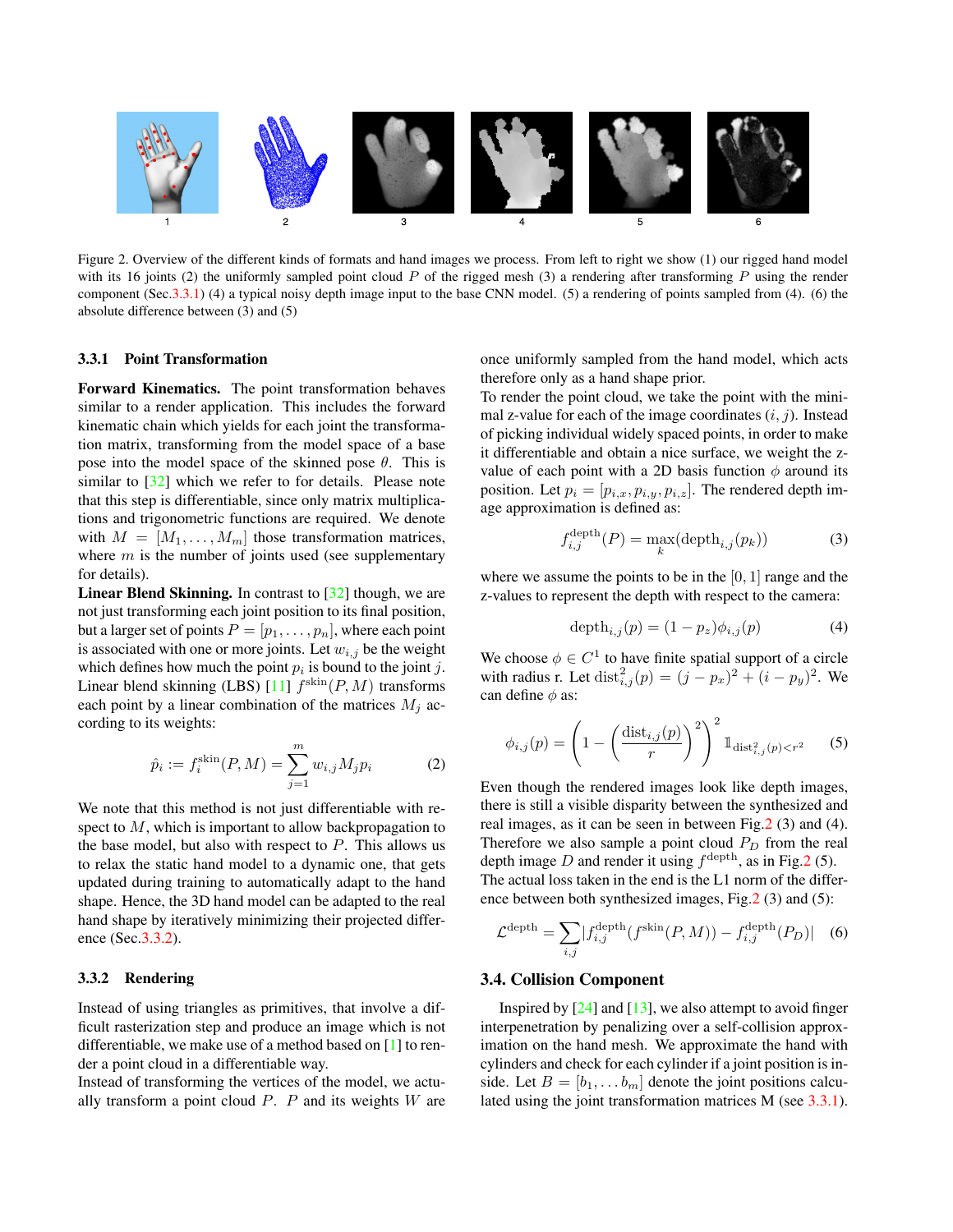<span id="page-4-2"></span>Let  $C \subset \mathbb{N} \times \mathbb{N}$  be all joint indices paired with their parent. Hence, each pair  $(i, j) \in C$  describes a bone. We define the loss as:

$$
\mathcal{L}^{\text{coll}} = \frac{1}{m} \sum_{(i,j) \in C} \sum_{k=1}^{m} \mathbb{1}_{i \neq k, j \neq k} f^{\text{coll}}(b_i, b_j, b_k) \quad (7)
$$

where  $f^{\text{coll}}(a, b, p)$  is the penetration depth of a point p into a cylinder with the endpoints  $a$  and  $b$  and a fixed radius. The radius could be determined using the point cloud P of our hand shape but we obtained reasonable results by choosing a fixed value.

#### <span id="page-4-0"></span>3.5. Physical Component

The physical loss is defined similarly to [\[32\]](#page-9-1) and [\[24\]](#page-8-10). We first transform our pose  $\theta$  (which we represent in quaternions) to euler angles using the function  $\varphi(\theta)$ . In euler angles we can specify a valid range  $[\varphi, \overline{\varphi}]$  for each angle. The bounds are determined manually by looking at the model while varying the pose (please see supplementary). The loss penalizes poses outside the specified range:

$$
\mathcal{L}^{\text{phys}}(\theta) = \max(\varphi - \varphi(\theta), 0) + \max(\varphi(\theta) - \bar{\varphi}, 0)
$$
 (8)

# <span id="page-4-1"></span>4. Experiments and Results

# 4.1. Architecture and Training Details

We utilize a slightly modified AlexNet [\[10\]](#page-8-21) CNN architecture as our candidate base model. Similar to [\[4,](#page-8-22) [5\]](#page-8-23), we adopt it for regression, however we experienced that removing one of the two fully connected layers achieves a faster learning with similar performance. Hence, we only have one fully connected layer with 4096 neurons using a ReLU activation function. Before linearly regressing to  $\theta$ , we add a dropout layer with (keep) probability 0.75. For details on the architecture please check the supplementary material.

As input we expect a batch of  $120 \times 120$  pixels depth images, with the depth values scaled in a  $[0, 1]$  range. The hand is cropped and centered, by padding on the sides when necessary such that the aspect ratio is preserved. We choose to regress to quaternions and therefore  $\theta \in \mathbb{R}^{16 \times 4}$ , since there are 16 joints.

The network is pre-trained on synthetic depth images with randomly generated poses. The poses are sampled from a feasible angle range and collisions are avoided utilizing a similar approximation as in Sec. [3.4.](#page-3-0)

We train the base model on synthetic data until convergence, with the Adam Optimizer [\[9\]](#page-8-24) and a learning rate of  $10^{-3}$ . The complete network is trained on unlabelled data with a learning rate of 10<sup>-5</sup>, for 10 epochs for each training set. We choose a batch size of 200 and 1000 for training on the labelled synthetic and unlabelled real data respectively.

The complete pipeline is implemented in tensorflow. Linear blend skinning, the rendering and collision function are implemented in separate custom operations utilizing cuda kernels to provide high efficiency for offline training (please see supplementary for more details).

# 4.2. Datasets

We evaluate our method on two public datasets (NYU and ICVL) and a separate one created by us. The NYU [\[29\]](#page-9-0) dataset is recorded using a Microsoft Kinect sensor and provides therefore, in comparison to the other dataset, very noisy images. The training set has 72757 images from one person and three simultaneous views. The test set is a sequence of 8252 images from two persons. The ground truth annotations are fitted with an offline PSO approach and consist of 36 3D spatial hand features per frame. Similar to previous works [\[32\]](#page-9-1), we also use only a subset of 16 3D positions for evaluation.

The ICVL dataset [\[2\]](#page-8-3) is less noisy due to the usage of the Intel Creative Interactive Gesture Camera. Two test sequences from two different persons with a total of 1596 frames are provided for testing and about 180K frames for training from several persons. The ground truth of 16 3D bone centre locations is obtained utilizing the tracking method proposed by Melax *et al*. [\[13\]](#page-8-8). We segment the images of NYU and ICVL by cutting out a padded block around the 3D annotations. Furthermore, it is important to mention that our 3D joint positions, that are dependent on our fixed 3D model skeleton, deviate a lot from the ones used in both datasets, which is important for a fair comparison.

Our own dataset is created using the Intel RealSense Camera and consists of 2000 depth images for testing and 50000 depth images for training, from only one person wearing a black wristband. This allows for a simple brightness based segmentation to cut out the wrist, which makes it easy to separate the foreground from the background. We also capture a color image for each frame for qualitative comparison. Note that we do not provide any annotations. We compare to different methods by computing ROC curves, that denote the fraction of frames below a maximum 3D join prediction error.

# 4.3. Feasibility of Learning Hand Pose and Shape

It has been shown in  $[12]$ , how to estimate the human body shape from depth (and color) image differences using a gradient based method, but except for the concurrent optimization based approaches on differentiable offline [\[19\]](#page-8-25) and online [\[28\]](#page-8-26) calibration for hands, to the best of our knowledge there exist no CNN based works in the field of hand pose estimation. In methods utilizing PSO [\[17,](#page-8-13) [29,](#page-9-0) [18,](#page-8-15) [21\]](#page-8-14), we have seen that an error metric on depth images is meaningful enough to intelligently sample, compare and prune candidate poses, however the gradient idea has not been exploited. Encouraged by such results, we show in two experiments that we can optimize for the hand pose and shape.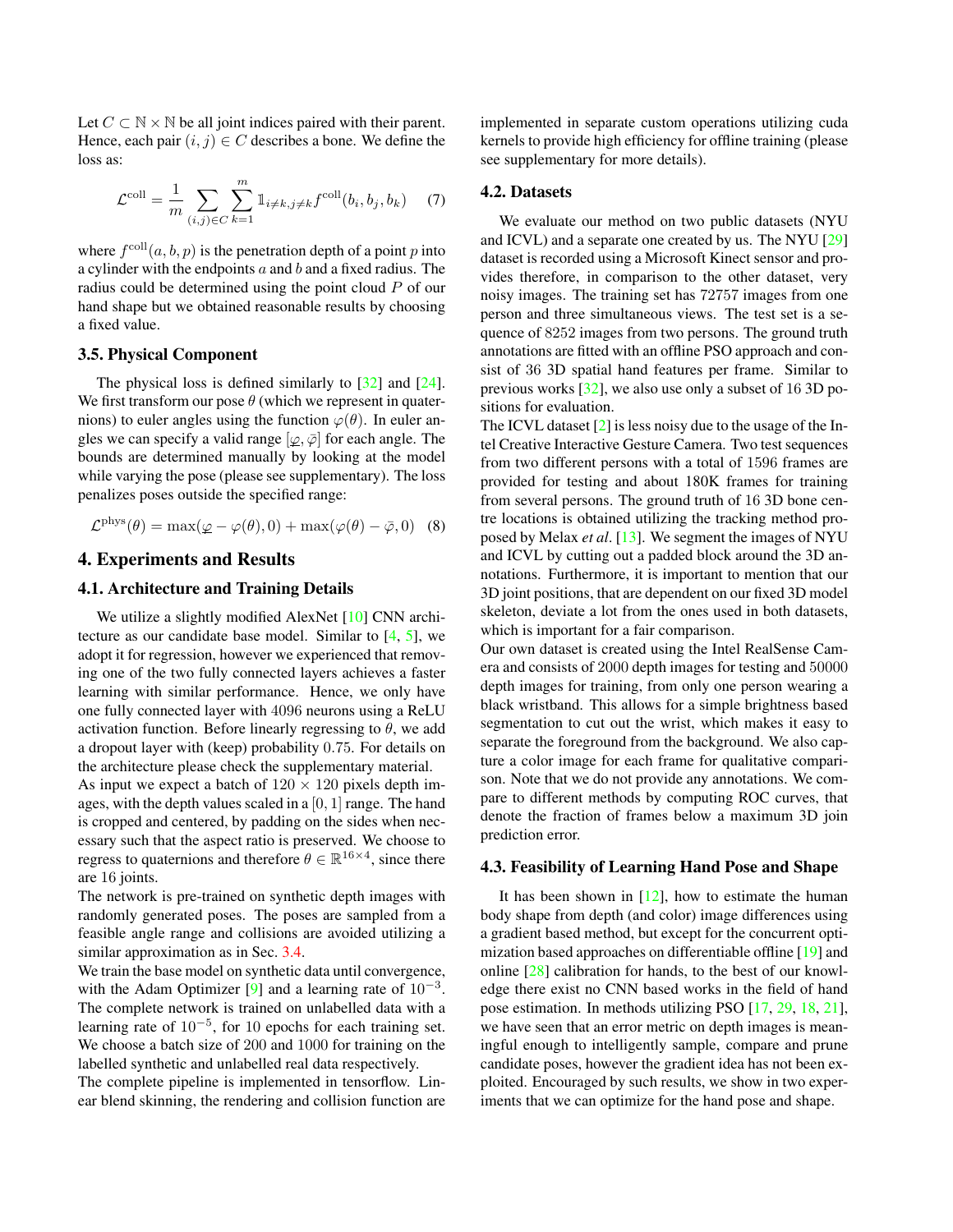<span id="page-5-2"></span>

<span id="page-5-0"></span>Figure 3. Firstly, we overfit our model on single depth images to give evidence that learning the pose without any annotations is possible.

Hand Pose Optimization. In our first experiment we attempt to overfit our model on single images, in order to show that reasonable results are obtainable despite our loss function being highly non-convex. We take images from our training set and train the network for 70 epochs (update steps). In Fig. [3,](#page-5-0) for each block we show the initial prediction of our base model (on top) and the prediction after training (at the bottom). We typically obtain good results, where the error between the depth images is minimized, except for cases when the initial prediction is too far from the actual pose, impeding convergence to a desired minimum.

Hand Shape Optimization. We also explore whether the point cloud  $P$  is adequately adapted to the hand shape. For that, we perform the same experiment as before, however we keep the weights of the model fixed, such that only P gets updated. As shown in Fig. [4,](#page-5-1) all our test runs converge slowly to an optimum which almost completely vanishes the loss over the synthesized depth images.

#### 4.4. Self Comparison

Given the previous results on single images, it is important to demonstrate that our model can also adapt to complete datasets. Our attempt is not to overfit to any dataset, but generalize to similar inputs by adapting to the sensor noise and hand shape in the training set. To show this, we start with a quantitative self comparison on the NYU [\[29\]](#page-9-0) and ICVL [\[2\]](#page-8-3) datasets. We train our base model twice, unsupervised for each of the training sets, where first we use the depth component only and then all losses altogether. The results on the validation set are shown in Fig. [5.](#page-6-1) We can see a significant improvement in both datasets by training with the depth component only. Incorporating the physical and collision component gives only a very small improvement on ICVL, but a second big improvement on NYU. This illustrates that when learning from noisy data, we are more dependent on prior information, *e.g*. by enforcing nonself-intersection and physical constraints. The images of ICVL, however, are mostly of higher quality, allowing to



<span id="page-5-1"></span>Figure 4. In a second experiment we optimize for the hand point cloud P only and demonstrate how the updates converge close to a global optimum. See video for all the in-between steps.

infer this information already from the depth image.

In Fig. [6,](#page-7-0) we show a qualitative self comparison on two random pose predictions from our dataset, before and after training. A more accurate 3D pose of the real hand is observed in the latter case. To give quantitative evidence, we train our model on our own training data for 10 epochs and show in Fig. [7,](#page-6-2) that the model generalizes well to the validation set. We also notice that the variance drops from 0.0035 to 0.0026, indicating a more stable estimation as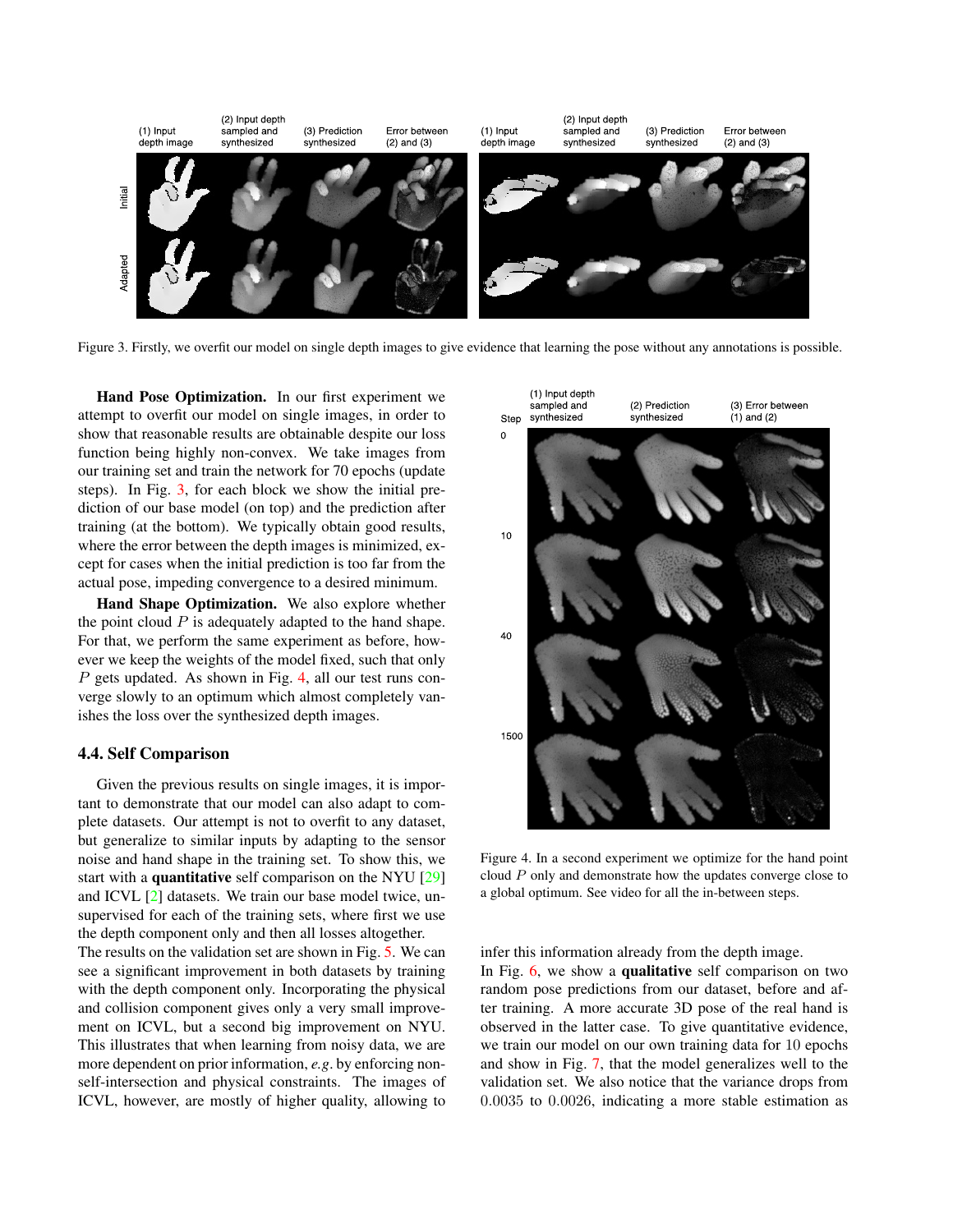<span id="page-6-3"></span>

<span id="page-6-1"></span>Figure 5. Self comparison on the NYU [\[29\]](#page-9-0) and ICVL [\[2\]](#page-8-3) dataset.



<span id="page-6-2"></span>Figure 7. Distribution of the MSE between the synthesized depth images (see (3) and (5) in Fig [2\)](#page-3-1) over the frames of our validation set, before and after training on our training set. The vertical lines show the mean values before (right) and after prediction (left).

also backed up by visual inspection, where the jitter in video sequences gets reduced (please see supplementary video).

#### <span id="page-6-0"></span>4.5. Comparison to State-of-the-art

Despite the fact that our target is to refine an initial CNN based model and adapt it to unlabelled depth data, we also compare to state-of-the-art methods that attempt to estimate the 3D pose from a single depth image on standardized datasets.

To start, we give some more context about the methods we compare to and claim that a direct comparison is quite difficult. We compare to REN [\[7\]](#page-8-27), DeepPrior [\[15\]](#page-8-0) and Deep-Model [\[32\]](#page-9-1) on the NYU and ICVL dataset. Additionally we compare to Feedback [\[16\]](#page-8-18) and LRF [\[2\]](#page-8-3) on the NYU and ICVL dataset respectively.

All these methods utilize the ground truth annotations of the training data to refine their models, whereas we deliberately do not make use of them. Furthermore, except for [\[15\]](#page-8-0), the rest of the methods attempt to minimize the difference between the given annotations and their predictions. The feedback loop, proposed by Oberweger *et al*. [\[15\]](#page-8-0), minimizes a loss based on the depth images, as we do. Instead of a point transformation and rendering architecture though, they synthesize depth images (given a pose) via a generative CNN. This has the advantage of not needing an explicit model, as we do, but on the other hand they show a high dependency on good annotations, whereas we are completely independent of them.

Since we do not optimize for joint positions and use a different model than the ones that have been used for creating the annotations in the NYU and ICVL dataset, we observed an error between our joint position prediction and the ground truth, even for accurate predictions, as evaluated by the depth image differences. Therefore, a bias can be assumed in our joint position prediction. We estimate this bias as the minimum error for each joint, over the whole training set, between our joint position predictions and the ground truth. The evaluations on the validation sets are plotted in Fig. [8,](#page-7-1) where a second curve for our method is added, showing the error of the same prediction with the bias subtracted. Since this bias might be too optimistic, we believe that our real joint prediction error should be somewhere between the two curves, showing that our method compares closely to several state-of-the-art methods on both datasets.

#### 4.6. Method Speed

We conducted our experiments on an Intel i7 860 (from 2010), 8GB of RAM with an Nvidia Geforce GTX 1060. A forward pass through the network for predicting a single input image takes 3.5ms, which is practically realtime. Training unsupervised for 10 epochs, as we did, takes around 30 minutes.

# 5. Discussion and Conclusions

Through quantitative and qualitative evaluations, we showed that utilizing our method, a base convolutional model trained purely on synthetic data can be automatically refined to new unlabelled depth images.

This method could be utilized both as an extension to previous data-driven methods (under minimal constraints), as well as a stand alone method for 3D pose estimation.

The ability of the network to adapt to new poses and shapes, while running real-time on CPU, unlocks further applications, such as personalized gesture recognition or handtracking, which could be integrated into smart-phones. Even though we tackle only single depth estimation, in the supplementary videos we show that it also applies to tracking (under minimal jittering).

However, this method has limitations, too. We assume that we adapt the base CNN to a single hand shape only. For op-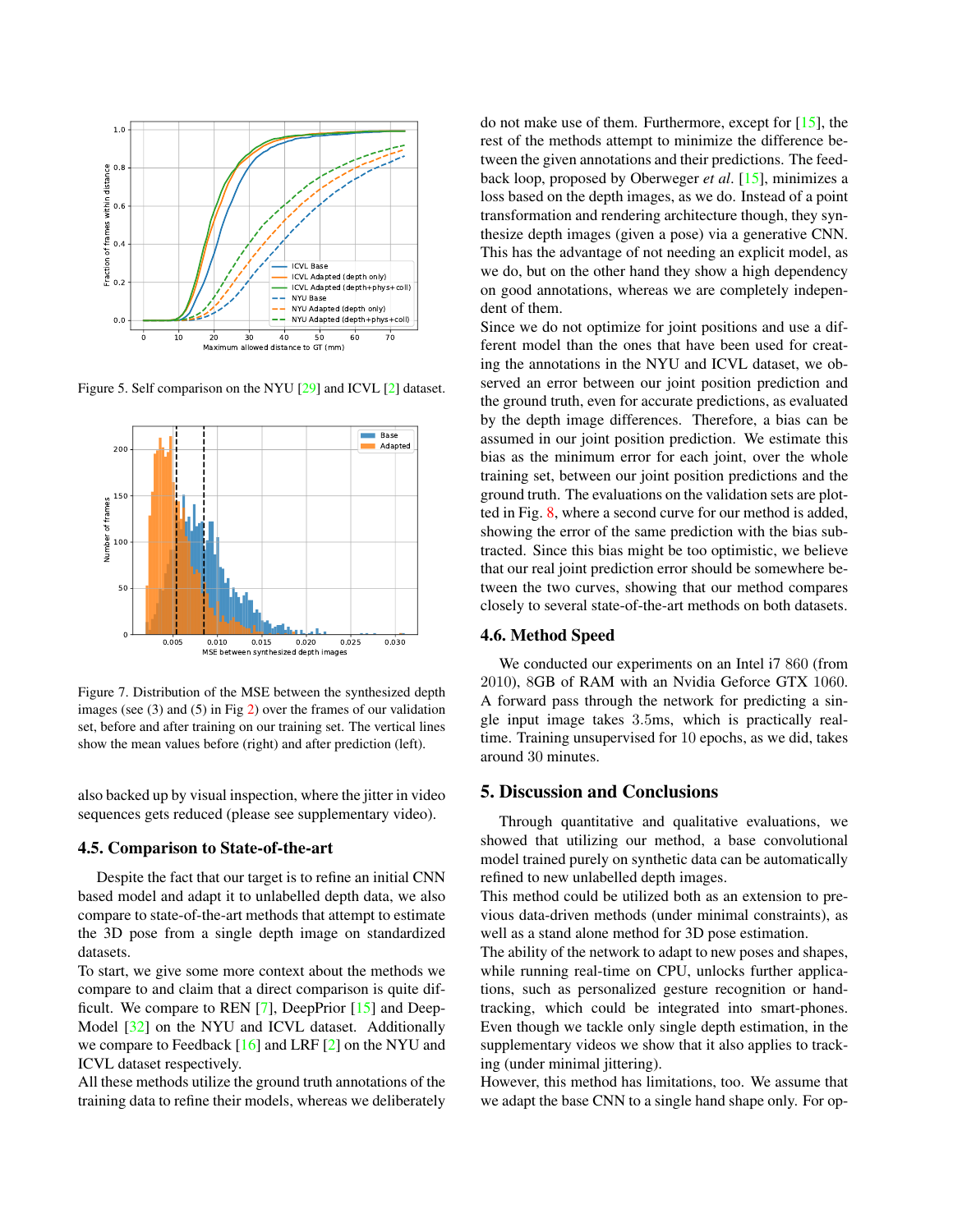<span id="page-7-2"></span>

Figure 6. Two qualitative examples from our validation set are shown, after training with 50k images from our training set without annotations. For each block, top row shows a 3D rendering of our hand model in the predicted pose before (left) and after training (right). For visual comparison, we demonstrate the RGB input image (center), which is not utilized by this method. The bottom row shows the absolute depth errors of the poses from above (left and right) (see Fig. [2](#page-3-1) for details) and the input depth image (center).

<span id="page-7-0"></span>

<span id="page-7-1"></span>Figure 8. Comparison to state-of-the-art methods on the NYU [\[29\]](#page-9-0) and ICVL [\[2\]](#page-8-3) dataset. For one of our curves (dashed), we remove the bias introduced from the missmatch between our hand model and the ones used as groundtruths for each dataset.

timal performance, we require therefore a consistent hand shape and also a good hand segmentation. In order to cope with that, we could potentially extend our model to predict the hand shape for each input image, similar to what we do for the pose estimation. This is possible since our current model internally adapts to a hand shape, in order to help the pose refinement.

We also believe that retraining the network with images of a new user is a possible option, if a personalized hand tracker is desired, since training with 50K images takes only about 30 minutes, when trained from scratch.

We require our base CNN to make reasonable predictions, however we have shown that training a CNN merely on synthethic depth data yields sufficient initial estimations.

Even with some of the assumptions violated (*e.g*. nonconsistent segmentation when using ICVL or NYU, label mismatching), we could show comparable results to stateof-the-art on two public datasets.

Lastly, we envisage that such method could be applied, without loss of generality, to human pose estimation tasks under minimal changes to the underlying 3D model.

Acknowledgement. We thank Riccardo Roveri and Lukas Rahmann for their insights on the rendering function in Sec[.3.3.2](#page-3-3) and Andrea Tagliasacchi for his overall comments and suggestions.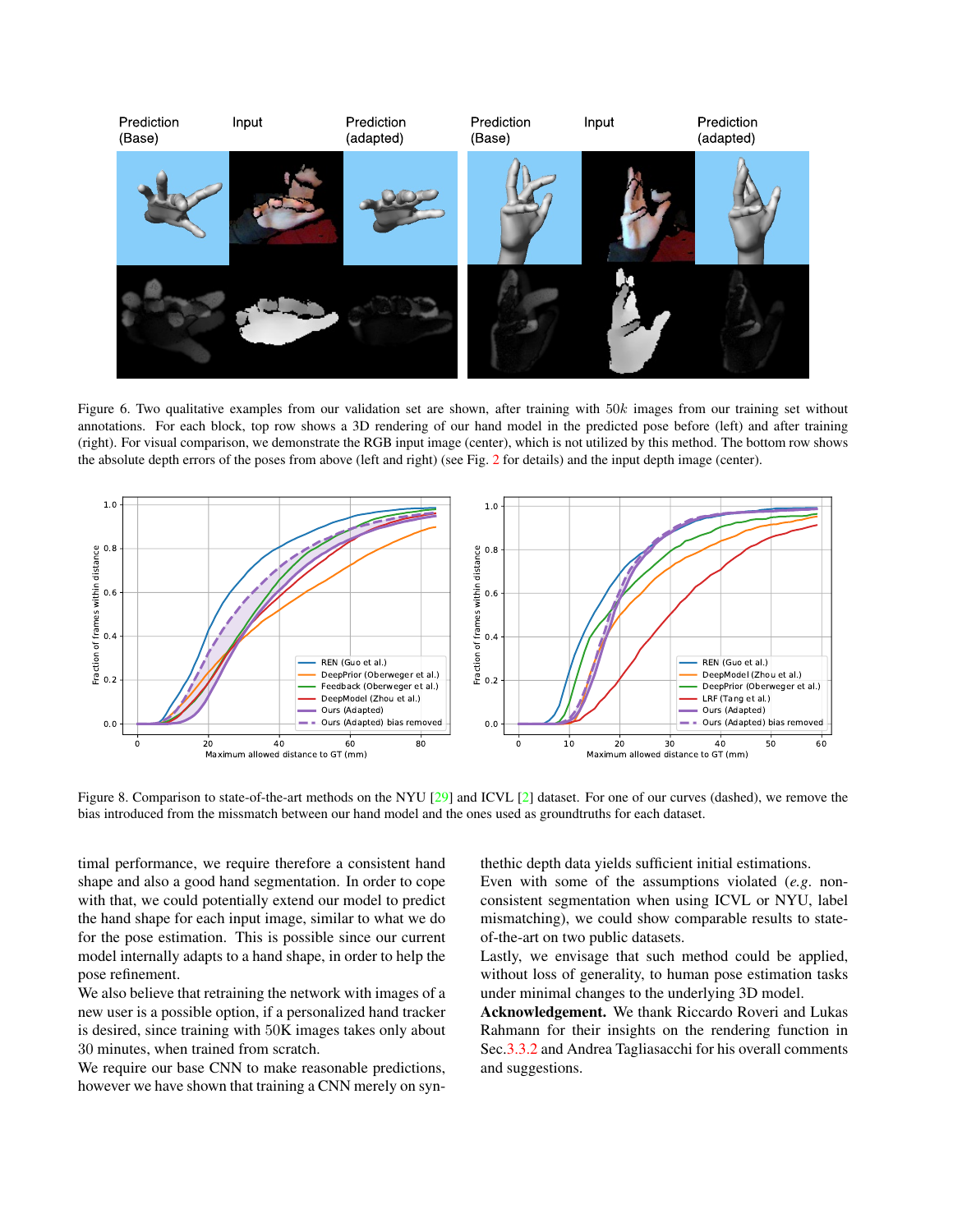# References

- <span id="page-8-20"></span>[1] Tech report: Projection of unordered point sets and generation of distance field images with gaussian interpolation. Technical report. [3,](#page-2-2) [4](#page-3-4)
- <span id="page-8-3"></span>[2] A. T. T.-K. K. Danhang Tang, Hyung Jin Chang. Latent regression forest: Structured estimation of 3d articulated hand posture. *CVPR*, 2014. [1,](#page-0-0) [5,](#page-4-2) [6,](#page-5-2) [7,](#page-6-3) [8](#page-7-2)
- <span id="page-8-17"></span>[3] X. Deng, S. Yang, Y. Zhang, P. Tan, L. Chang, and H. Wang. Hand3d: Hand pose estimation using 3d neural network. *CoRR*, abs/1704.02224, 2017. [2](#page-1-1)
- <span id="page-8-22"></span>[4] E. Dibra, H. Jain, A. C. Öztireli, R. Ziegler, and M. H. Gross. Hs-nets: Estimating human body shape from silhouettes with convolutional neural networks. In *Fourth International Conference on 3D Vision, 3DV 2016, Stanford, CA, USA, October 25-28, 2016*, pages 108–117, 2016. [5](#page-4-2)
- <span id="page-8-23"></span>[5] E. Dibra, H. Jain, A. C. Öztireli, R. Ziegler, and M. H. Gross. Human shape from silhouettes using generative hks descriptors and cross-modal neural networks. In *Proceedings of the IEEE Conference on Computer Vision and Pattern Recognition (CVPR), Honolulu, HI, USA, July 21-26, 2017*, 2017. [5](#page-4-2)
- <span id="page-8-1"></span>[6] L. Ge, H. Liang, J. Yuan, and D. Thalmann. Robust 3d hand pose estimation in single depth images: from single-view cnn to multi-view cnns. In *Proc. CVPR*, 2016. [1,](#page-0-0) [2](#page-1-1)
- <span id="page-8-27"></span>[7] H. Guo, G. Wang, X. Chen, C. Zhang, F. Qiao, and H. Yang. Region ensemble network: Improving convolutional network for hand pose estimation. *CoRR*, abs/1702.02447, 2017. [7](#page-6-3)
- <span id="page-8-5"></span>[8] J. S. S. III, G. Rogez, Y. Yang, J. Shotton, and D. Ramanan. Depth-based hand pose estimation: methods, data, and challenges. In *IEEE International Conference on Computer Vision, ICCV*, 2015. [1](#page-0-0)
- <span id="page-8-24"></span>[9] D. P. Kingma and J. Ba. Adam: A method for stochastic optimization. *CoRR*, abs/1412.6980, 2014. [5](#page-4-2)
- <span id="page-8-21"></span>[10] A. Krizhevsky, I. Sutskever, and G. E. Hinton. Imagenet classification with deep convolutional neural networks. In F. Pereira, C. J. C. Burges, L. Bottou, and K. Q. Weinberger, editors, *Advances in Neural Information Processing Systems 25*, pages 1097–1105. Curran Associates, Inc., 2012. [3,](#page-2-2) [5](#page-4-2)
- <span id="page-8-16"></span>[11] J. P. Lewis, M. Cordner, and N. Fong. Pose space deformation: A unified approach to shape interpolation and skeletondriven deformation. In *Proceedings of the 27th Annual Conference on Computer Graphics and Interactive Techniques*, SIGGRAPH '00, pages 165–172, New York, NY, USA, 2000. ACM Press/Addison-Wesley Publishing Co. [2,](#page-1-1) [3,](#page-2-2) [4](#page-3-4)
- <span id="page-8-19"></span>[12] M. M. Loper and M. J. Black. OpenDR: An approximate differentiable renderer. In *Computer Vision – ECCV 2014*, volume 8695 of *Lecture Notes in Computer Science*, pages 154–169. Springer International Publishing, Sept. 2014. [3,](#page-2-2) [5](#page-4-2)
- <span id="page-8-8"></span>[13] S. Melax, L. Keselman, and S. Orsten. Dynamics based 3d skeletal hand tracking. In *Proceedings of Graphics Interface 2013*, GI '13, pages 63–70, Toronto, Ont., Canada, Canada, 2013. Canadian Information Processing Society. [1,](#page-0-0) [2,](#page-1-1) [4,](#page-3-4) [5](#page-4-2)
- <span id="page-8-6"></span>[14] M. Oberweger, G. Riegler, P. Wohlhart, and V. Lepetit. Efficiently creating 3d training data for fine hand pose estimation. *2016 IEEE Conference on Computer Vision and Pattern Recognition (CVPR)*, pages 4957–4965, 2016. [1](#page-0-0)
- <span id="page-8-0"></span>[15] M. Oberweger, P. Wohlhart, and V. Lepetit. Hands deep in deep learning for hand pose estimation. *CoRR*, abs/1502.06807, 2015. [1,](#page-0-0) [2,](#page-1-1) [7](#page-6-3)
- <span id="page-8-18"></span>[16] M. Oberweger, P. Wohlhart, and V. Lepetit. Training a feedback loop for hand pose estimation. In *Proceedings of the 2015 IEEE International Conference on Computer Vision (ICCV)*, ICCV '15, pages 3316–3324, Washington, DC, USA, 2015. IEEE Computer Society. [2,](#page-1-1) [3,](#page-2-2) [7](#page-6-3)
- <span id="page-8-13"></span>[17] I. Oikonomidis, N. Kyriazis, and A. Argyros. Efficient model-based 3d tracking of hand articulations using kinect. In *Proceedings of the British Machine Vision Conference*, pages 101.1–101.11, 2011. [1,](#page-0-0) [2,](#page-1-1) [5](#page-4-2)
- <span id="page-8-15"></span>[18] C. Qian, X. Sun, Y. Wei, X. Tang, and J. Sun. Realtime and robust hand tracking from depth. In *Proceedings of the IEEE Conference on Computer Vision and Pattern Recognition*, pages 1106–1113, 2014. [1,](#page-0-0) [2,](#page-1-1) [5](#page-4-2)
- <span id="page-8-25"></span>[19] E. Remelli, A. Tkach, A. Tagliasacchi, and M. Pauly. Lowdimensionality calibration through local anisotropic scaling for robust hand model personalization. In *Proceedings of the International Conference on Computer Vision*, 2017. [5](#page-4-2)
- <span id="page-8-9"></span>[20] M. Schröder, J. Maycock, H. Ritter, and M. Botsch. Realtime hand tracking using synergistic inverse kinematics. In *Proceedings of IEEE International Conference on Robotics and Automation (ICRA)*, 2014. [1,](#page-0-0) [2](#page-1-1)
- <span id="page-8-14"></span>[21] T. Sharp, C. Keskin, D. Robertson, J. Taylor, J. Shotton, D. Kim, C. Rhemann, I. Leichter, A. Vinnikov, Y. Wei, D. Freedman, P. Kohli, E. Krupka, A. Fitzgibbon, and S. Izadi. Accurate, robust, and flexible real-time hand tracking. In *Proceedings of the 33rd Annual ACM Conference on Human Factors in Computing Systems*, CHI '15, pages 3633–3642, New York, NY, USA, 2015. ACM. [1,](#page-0-0) [2,](#page-1-1) [5](#page-4-2)
- <span id="page-8-2"></span>[22] A. Sinha, C. Choi, and K. Ramani. Deephand: Robust hand pose estimation by completing a matrix imputed with deep features. In *The IEEE Conference on Computer Vision and Pattern Recognition (CVPR)*, June 2016. [1,](#page-0-0) [2](#page-1-1)
- <span id="page-8-4"></span>[23] X. Sun, Y. Wei, S. Liang, X. Tang, and J. Sun. Cascaded hand pose regression. In *The IEEE Conference on Computer Vision and Pattern Recognition (CVPR)*, June 2015. [1](#page-0-0)
- <span id="page-8-10"></span>[24] A. Tagliasacchi, M. Schröder, A. Tkach, S. Bouaziz, M. Botsch, and M. Pauly. Robust articulated-icp for realtime hand tracking. *Computer Graphics Forum (Symposium on Geometry Processing)*, 34(5), 2015. [1,](#page-0-0) [2,](#page-1-1) [4,](#page-3-4) [5](#page-4-2)
- <span id="page-8-7"></span>[25] D. Tang, T. H. Yu, and T. K. Kim. Real-time articulated hand pose estimation using semi-supervised transductive regression forests. In *2013 IEEE International Conference on Computer Vision*, pages 3224–3231, Dec 2013. [1](#page-0-0)
- <span id="page-8-11"></span>[26] J. Taylor, L. Bordeaux, T. Cashman, B. Corish, C. Keskin, T. Sharp, E. Soto, D. Sweeney, J. Valentin, B. Luff, A. Topalian, E. Wood, S. Khamis, P. Kohli, S. Izadi, R. Banks, A. Fitzgibbon, and J. Shotton. Efficient and precise interactive hand tracking through joint, continuous optimization of pose and correspondences. *ACM Trans. Graph.*, 35(4):143:1–143:12, July 2016. [1,](#page-0-0) [2](#page-1-1)
- <span id="page-8-12"></span>[27] A. Tkach, M. Pauly, and A. Tagliasacchi. Sphere-meshes for real-time hand modeling and tracking. *ACM Transaction on Graphics (Proc. SIGGRAPH Asia)*, 2016. [1,](#page-0-0) [2](#page-1-1)
- <span id="page-8-26"></span>[28] A. Tkach, A. Tagliasacchi, E. Remelli, M. Pauly, and A. Fitzgibbon. Online generative model personalization for